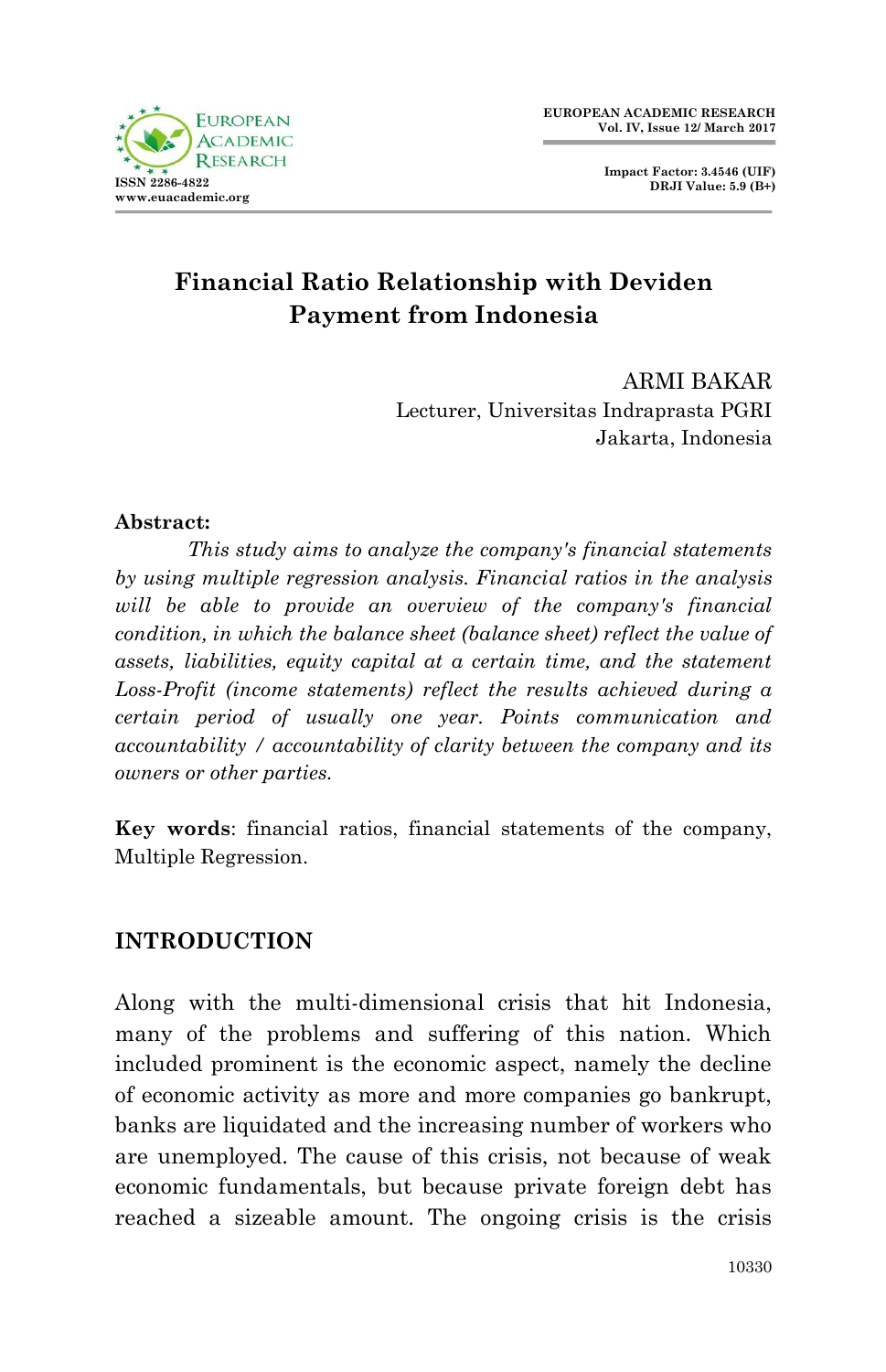falling value of the rupiah is very sharp, due to speculation and the maturity of private debt abroad in large numbers and at the same time that demand for the dollar to rise, coupled with the many natural disasters that resulted in the rupiah getting weaker.

Bankruptcy of a company can be seen and measured through financial reports. Financial statements published by the company is one source of information regarding the company's financial position, performance and changes in financial position of the company, which is very useful to support appropriate decision making, financial data must be converted into information that is useful in making economic decisions. This is achieved by performing the analysis in the form of financial ratios. There are four things that drive the analysis of financial statements with financial ratios models, namely:

1. To control for the effect of differences in the amount of inter-company or inter-time

2. To make the data more to meet the assumptions of statistical tools used

3. To investigate the theory associated with financial ratios

4. To examine the empirical relationship between financial ratios and estimates or predictions of certain variables (such as bankruptcy or financial distress).

One important aspect of the analysis of the financial statements of a company is to predict continuity or survival of the company. Prediction of survival of the company is very important for the management and owners of the company to anticipate the possibility of their potential bankruptcy.

## **LITERATURE REVIEW**

According to Leopold A. Bernstein, financial statement analysis is a process full consideration in order to help evaluate the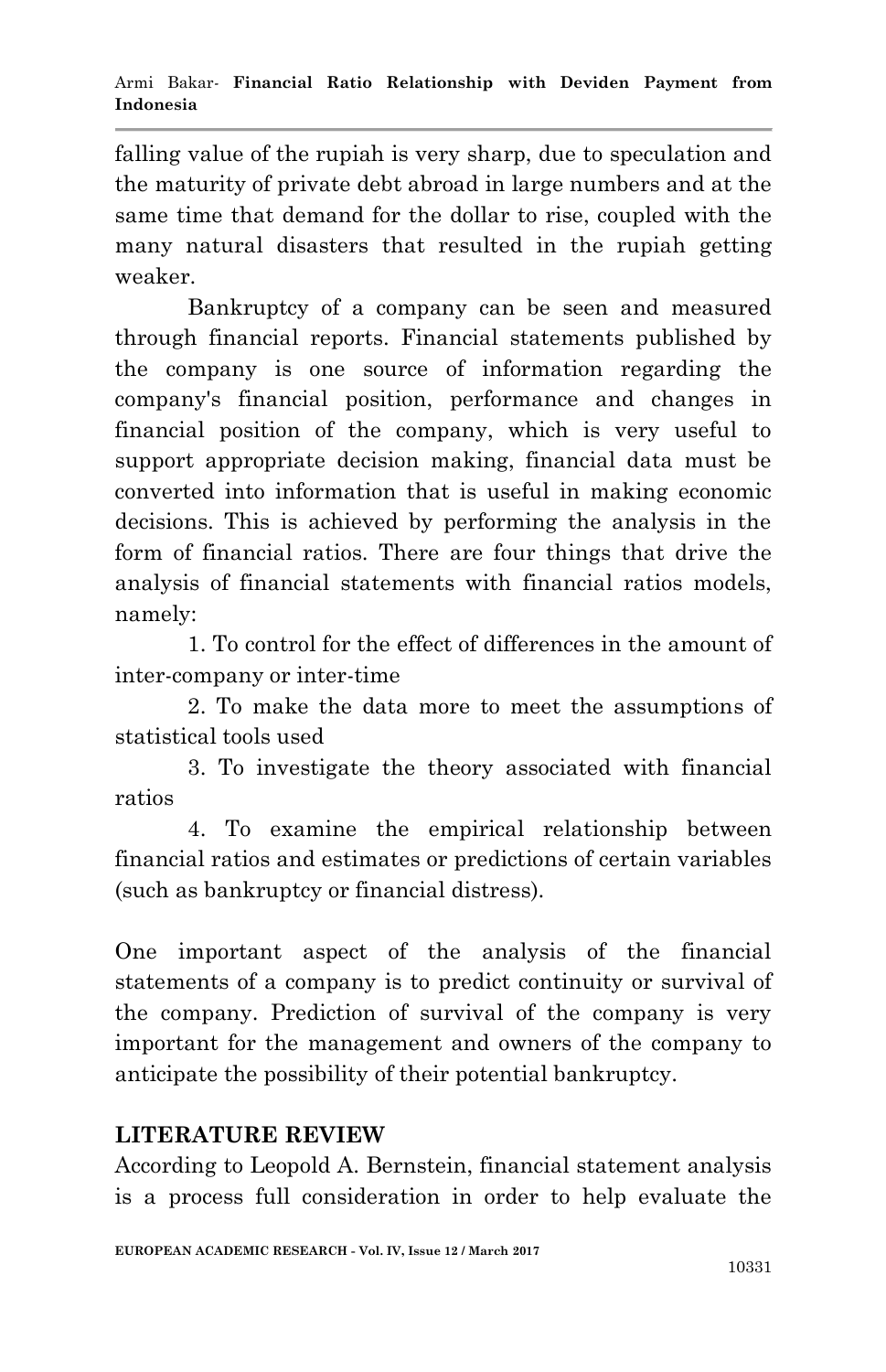financial position and results of operations in the present and the past, with the aim of determining the estimation and prediction of the most likely about the condition and performance of the company in the future (Dwi Prastowo and Rifka Juliaty, 2002).

Analysis of financial statements include the application of various tools and techniques of analysis reports and financial data in order to obtain measurements and relationships are meaningful and useful in decision making processes.

The purpose of financial statement analysis itself according Dwi Rifka Prastowo and Juliaty (2002), among others:

- As an early screening tool in choosing an alternative investment or merger

- As a means of forecasting the financial condition and performance in the future

- As a process of diagnosis to the problems of management, operation or other problems

- As an evaluation tool to management.

According to Dwi Prastowo, financial statement analysis techniques are categorized into two methods, namely:

1) Method of horizontal analysis, is a method of analysis that is done by comparing the financial statements by several periods so that it can be seen developments and trends. This method consists of four analysis, among others:

a. Comparative analysis (comparative financial statement analysis): This analysis is done by examining the balance sheet, income statement or cash flow statement is a sequence of one period to the next.

b. trend analysis: Is a method or technique of analysis to determine tendencies than the financial situation, does show a tendency remains, up or down. A useful tool for comparison of the long-term trend is the trend of the index number. This analysis requires a base year that become a reference for all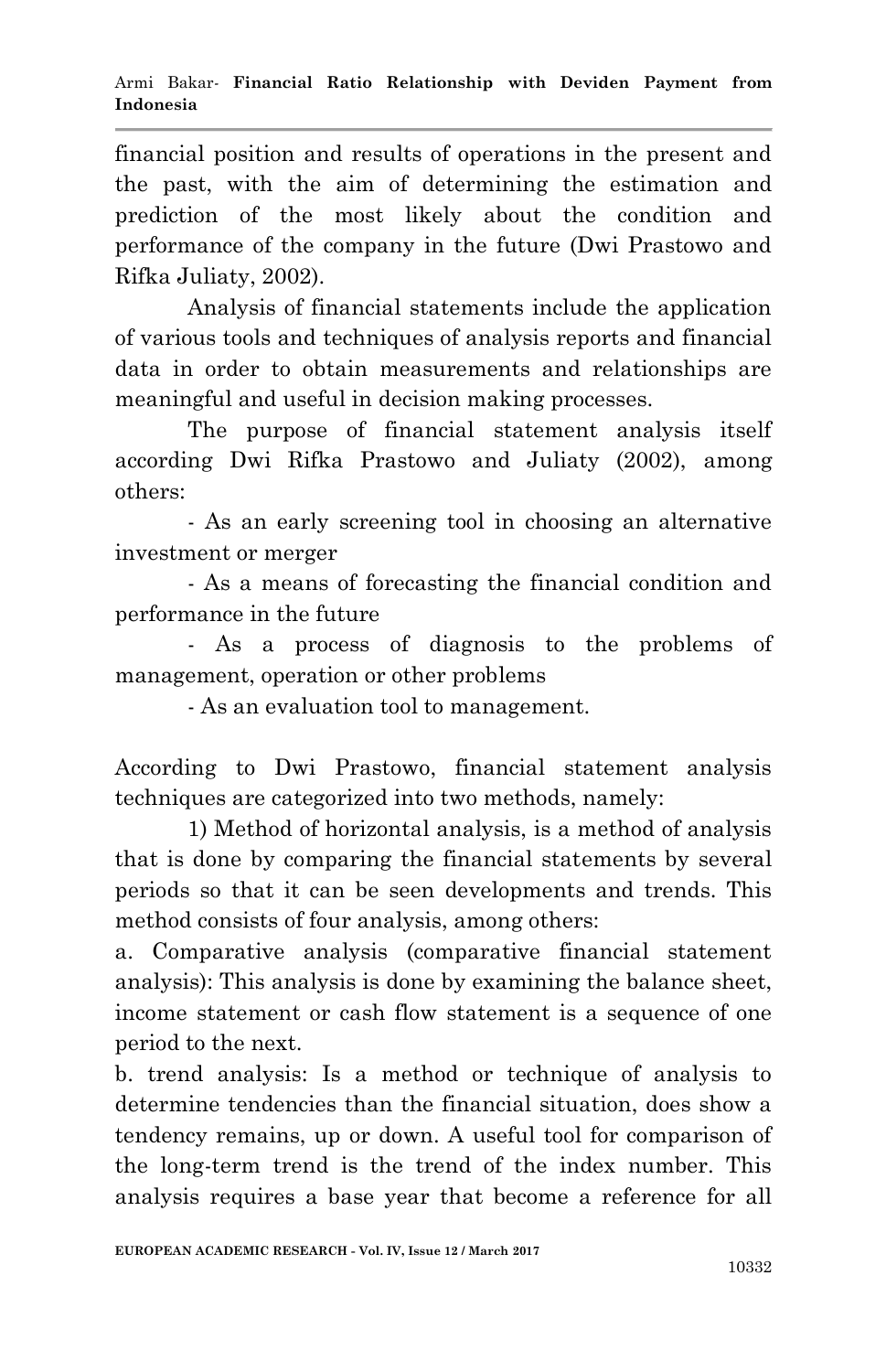posts that are usually given an index number of 100. For the year as a reference base for all comparisons, the best choice is the year in which normal business conditions.

c. Analysis of cash flows (cash flow analysis) Is an analysis of cause - because the change in the amount of cash or to find out the source - the source and use of cash during a certain period. This analysis is mainly used as a tool to evaluate the source of funds use of funds. The cash flow analysis provides insight into how companies obtain funding and uses its financial resources. Although a simple analysis of the cash flow statement provides a lot of information about the source and use of funds, it is important to analyze the cash flows in more detail.

d. Analysis of changes in gross profit (gross profit analysis): Is an analysis to determine cause - cause changes in a company's gross profit from period to another or change yng gross profit of a period in profit in the budget for the period.

2) Method of vertical analysis, is a method of analysis which is done by analyzing the financial statements in certain periods. This method consists of three analyzes, among others:

a. Analysis of Common – size: Is an analytical method to determine the percentage of investment in the respective assets to total assets, also to determine its capital structure and composition of funds that occurs associated with the sale amount. Common size analysis emphasizes on two factors, namely: the first sources of funding, including funding distribution between current liabilities, non-current liabilities and equity, and the second, the composition of the assets, including the amount for each current assets non-current assets.

b. Break-even analysis (break-even): Is an analysis to determine the level of sales to be achieved by a company that the company did not suffer losses, but also gain an advantage. With the break-even analysis will also be known to the various levels of profit or loss for the various levels of sales.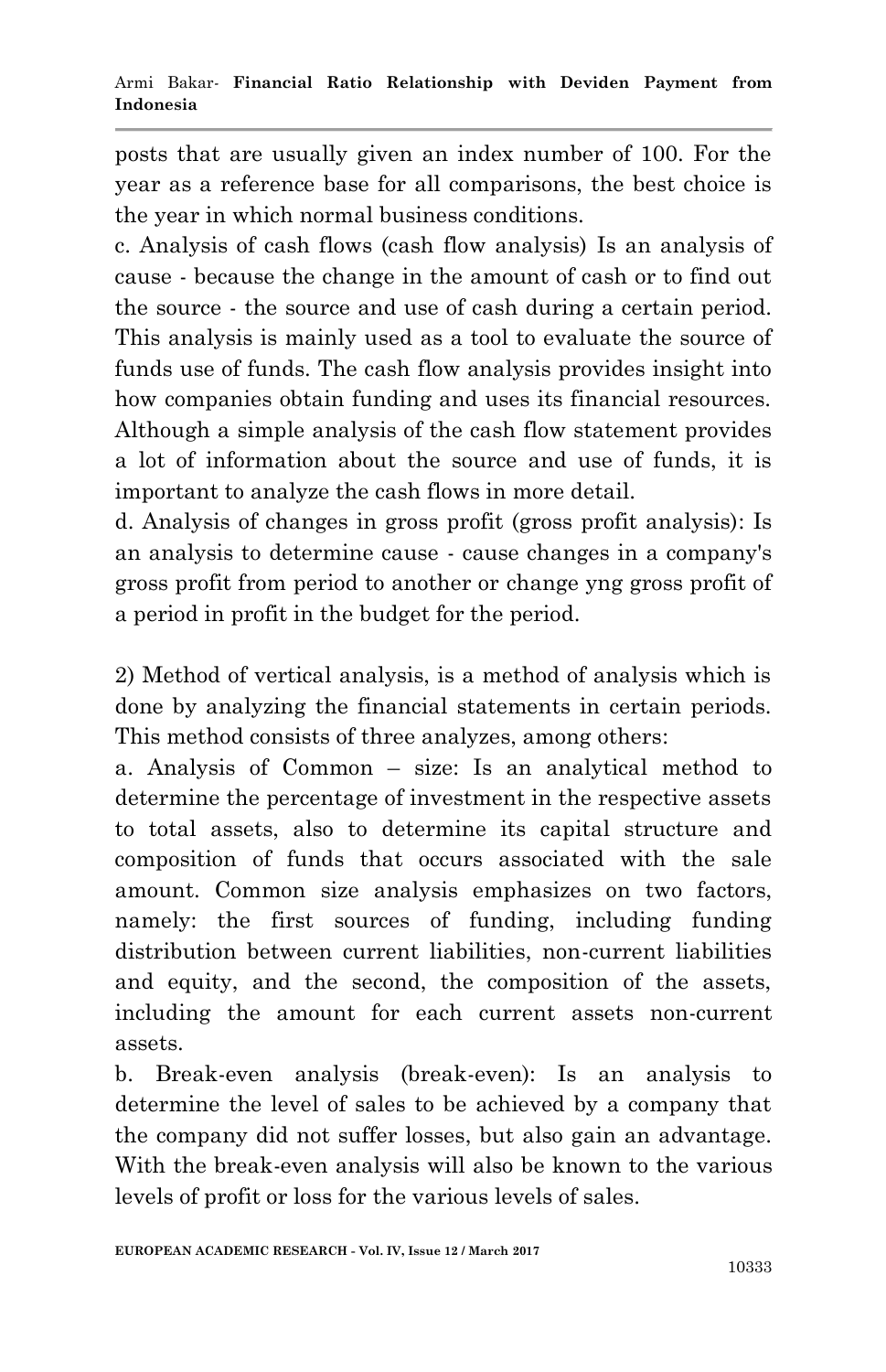c. Ratio analysis: Ratio analysis is a way to analyze the financial statements which disclose a mathematical relationship between a number with another number or ratio between the post with another post.

#### **RESEARCH METHOD**

#### *Time and Data Research*

This study uses the data 30 companies listed on the Indonesian stock exchange during 2014. This research was conducted by the author at the time of the month October 2016.

#### *Technique Analysis Data*

Regression means of forecasting, assessment or estimation was first introduced in 1877 by Sir Francis Galton (1822-1911). In connection with his research on human height. The study compared the high boy and his father's height. Regression means forecasting assessment or estimation was first introduced in 1877 by Sir Francis Galtoon (1822-1911). Regression analysis was used to determine the shape of the relationship between variables. The primary objective in the use of the analysis was to predict or estimate the value of a variable in relation to other variables. Besides the linear relationship of two variables, linear relationship of two variables can also occur, for example; relationship between the sales price and purchasing power. Linear relationship of more than two variables when expressed as a mathematical equation is:

$$
Y = a + b1x1 + b2x2 + \dotsb \dotsb bkxk +
$$

Information :

 $x, x1, x2, \ldots, xk = variables$ a, b1, b2 ......  $bk = a constant (constant) coefficient$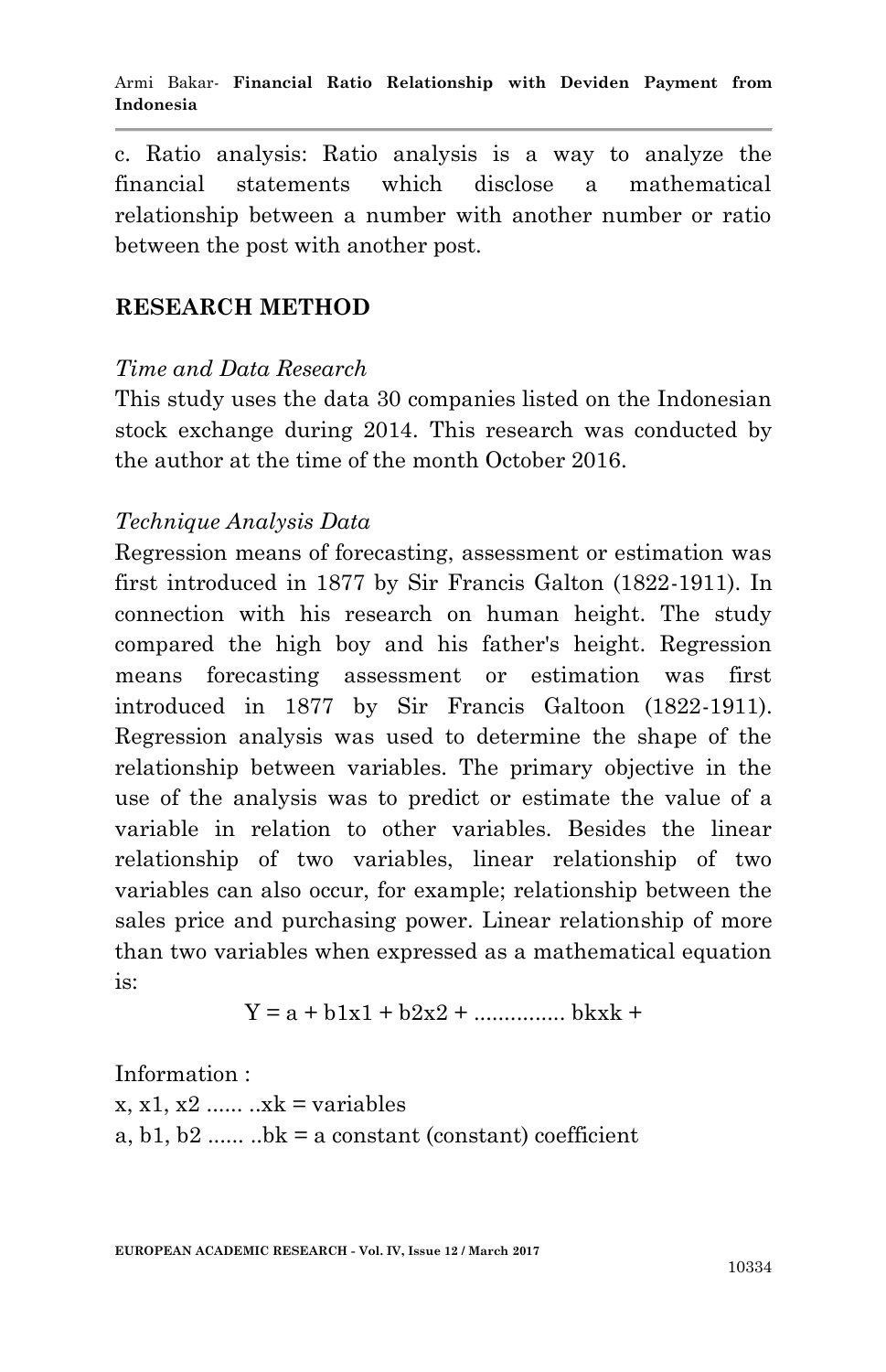## **RESULT AND DISCUSSION**

The comparison between  $t$  and  $t$  table turns  $t < t$  table or 4.166 > 2.020 using probability value can also be seen that probability 0,000 value less than 0.05 (0.000 <0.05), the Ho1 Ha1 rejected or accepted, so that from these results it can be concluded that the t test was no significant effect between the Operating Cash Flow Cash Dividend. The results of a comparison between t and t table turns  $t \leq t$  table or  $2.039 \geq 2.020$  using a probability value can also be seen that the probability value of less than  $0.05$  0.049 (0.049 < 0.05), then Ho2 Ha2 rejected or accepted, so that the results can be concluded that partial or alone there is significant influence between the Return on Assets Cash Dividend. The comparison between t and t table turns  $t < t$ table or 0.923 < 2.020 using a probability value can also be seen that the probability value of 0,363 is greater than 0.05 (0.363> 0.05), the Ho3 HA3 accepted or rejected, so that from these results it can be concluded that the t test no significant influence of Return on Equity of the Cash Dividend.

The comparison between t and t table turns t < t table or 0.974 < 2.020 using a probability value can also be seen that the probability value equal to  $0.337$  greater than  $0.05$   $(0.337)$ 0.05), the Ho3 HA3 accepted or rejected, so that from these results it can be concluded that the t test no significant influence of Debt to Total Assets of the Cash Dividend. ANOVA test or test of F test, F count equal to 10.434 while the F table with a significance level of 5%, df-1 (Total variable  $-1$ ) or  $5-1 =$ 4 and df 2 (nk-1) or 39-4- 1 = 34 obtained 2.874 F table, in this case, the F count  $(10.434) > F$  table  $(2.874)$ , due to the significance of the research is less than  $0.05$  (0.001  $\leq 0.05$ ), then Ho is rejected and Ha accepted, meaning that there is influence significant between Operating Cash Flow, Return on Assets (ROA), Return on Equity (ROE), and Debt to Total Assets (DTA) simultaneously (together) against the cash dividend. It can be concluded that variable Operating Cash Flow, Return on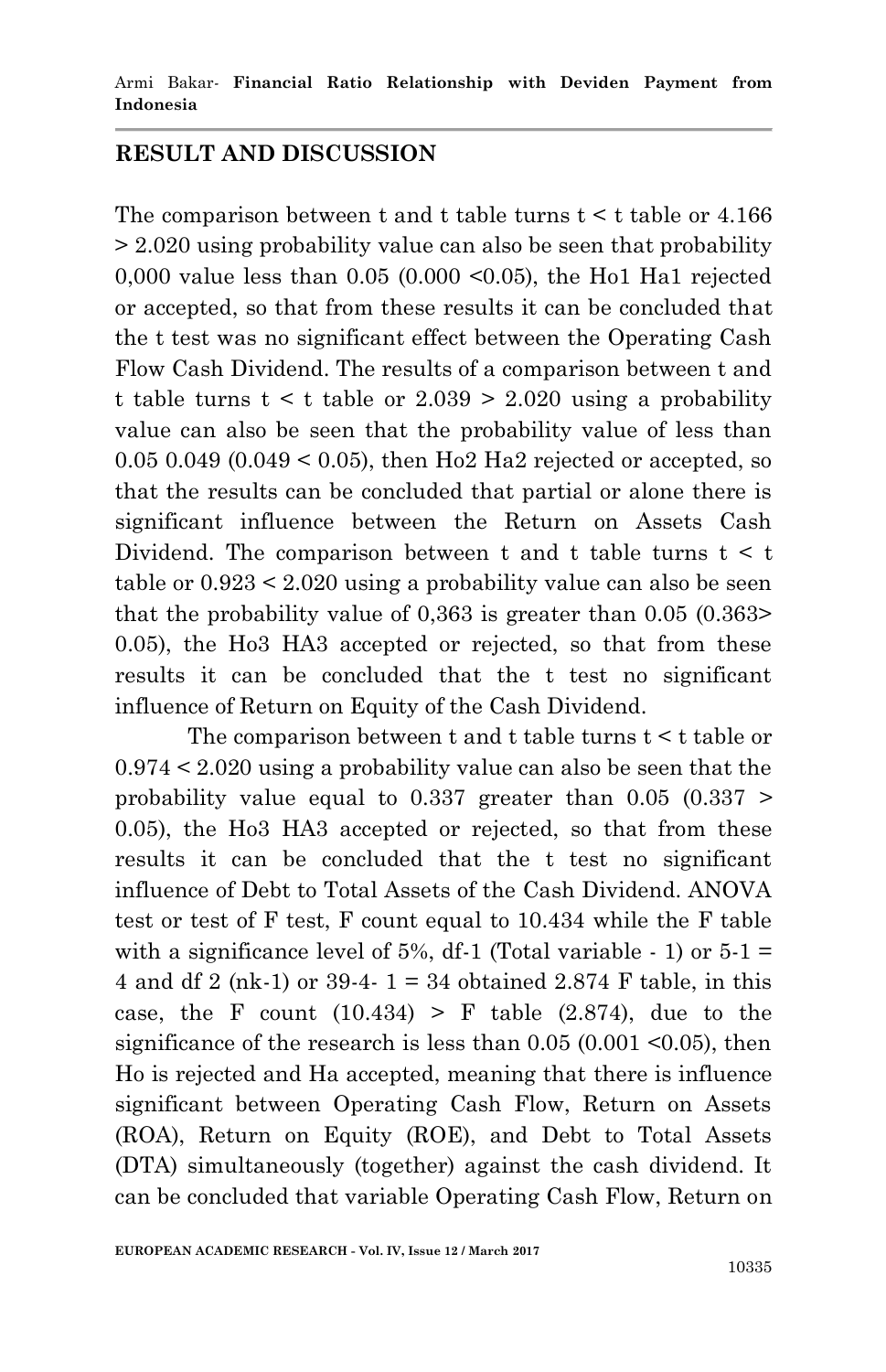Assets (ROA), Return on Equity (ROE), and Debt to Total Assets (DTA) simultaneously (together) have a significant influence on the Cash Dividend.

Based on the results of research that examines the effect of Operating Cash Flow, Return on Assets (ROA), Return on Equity (ROE), and Debt to Total Assets (DTA) of the Cash Dividend above, there are several things that can be explained in this study with discussion variable (X) of the variable (Y) with t test and F as follows

Effect of Operating Cash Flow to Cash Dividend: Based on hypothesis testing has been done on the first hypothesis, it is rejected and Ha1 Ho1 received so that it can be concluded there is significant influence between the Operating Cash Flow Cash Dividend. With strong correlation level and direction of a positive relationship so the lower Operating Cash Flow then lower the cash dividend paid and vice versa. The higher the Operating Cash Flow, the more often the company's operations in profit, and can be seen from the company's operations, the greater the company's operations in its operations, the greater the opportunity to earn big profits for the company and the company makes a profit that is greater the greater the percentage Cash dividends paid.

Influence Return on Assets (ROA) of Cash Dividend: Based on hypothesis testing has been done on the second hypothesis, it turns out Ho2 rejected and Ha2 received so that it can be concluded there is significant influence between the Return on Assets (ROA) of Dividend to the level of correlation is weak and directions positive relationship so the lower the Return on Assets (ROA), then the lower the cash dividend paid and vice versa. With the company has a high probability, the higher the percentage of dividends paid by the company to investors.

Effect of Return on Equity (ROE) of the Cash Dividend: Based on hypothesis testing has been done on the third hypothesis, it Ho3 accepted and HA3 rejected so that we can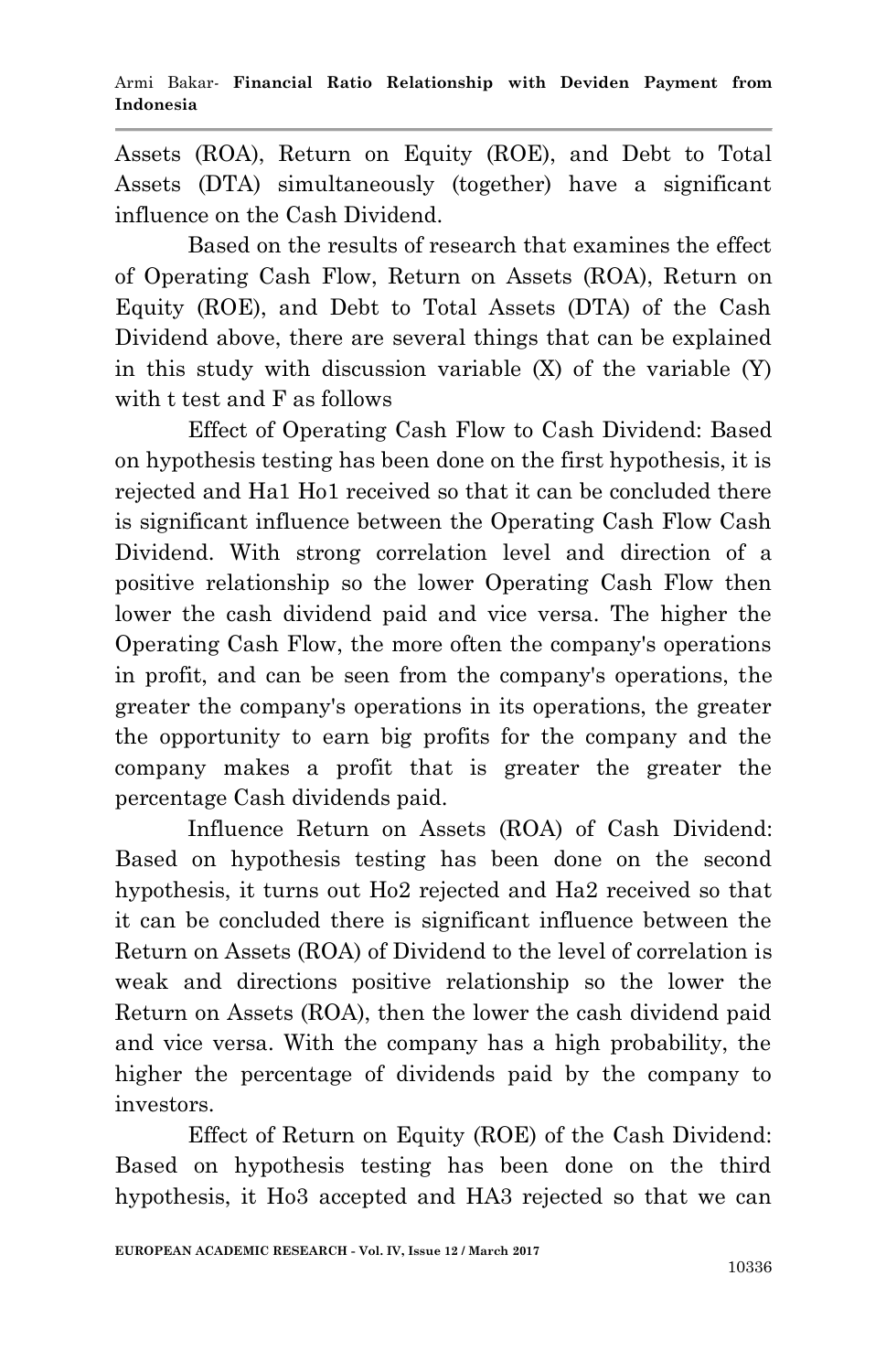conclude that a significant difference between the Return on Equity (ROE) of the Dividend with the level of correlation is strong and towards a positive relationship return on Equity (return on equity) or also known as business profitability demonstrate the ability of companies or issuers in generating profits by exploiting its own capital. In this case, if the company has its own high capital profitability has not yet determined the percentage of high dividend payments, dividend payments due in accordance with the company's management policy does that dividend income will be on hold, or payment of dividends by the addition of shares etc.

Effect of Debt to Total Assets (DTA) on Dividend: Based on hypothesis testing has been done on the fourth hypothesis, it Ho4 accepted and Ha4 rejected so that we can conclude that there is significant influence between Debt to Total Assets (DTA) of the Dividend with the level of correlation weak and the direction of a positive relationship, with the company able to pay debts, which means that assets and corporate profits stable or increasing, then the company will also be able to payment its cash dividend to its investors.

Effect of Operating Cash Flow, Return on Assets, Return on Equity and Debt to Total Assets to Cash Dividend: Based on the results of hypothesis testing is done, then Ho5 rejected and HA5 accepted, meaning that there are significant effect between Operating Cash Flow, Return on Assets, return on Equity and Debt to Total Assets by F test of the Cash Dividend. It can be concluded that variable Operating Cash Flow, Return on Assets, Return on Equity and Debt to Total Assets by F test significant influence on the Cash Dividend. This is consistent with previous studies conducted by Damyati (2012).

## **CONCLUSION**

The study, done this, give different results with studies that have been done by Damyati (2012), where there is a lack of